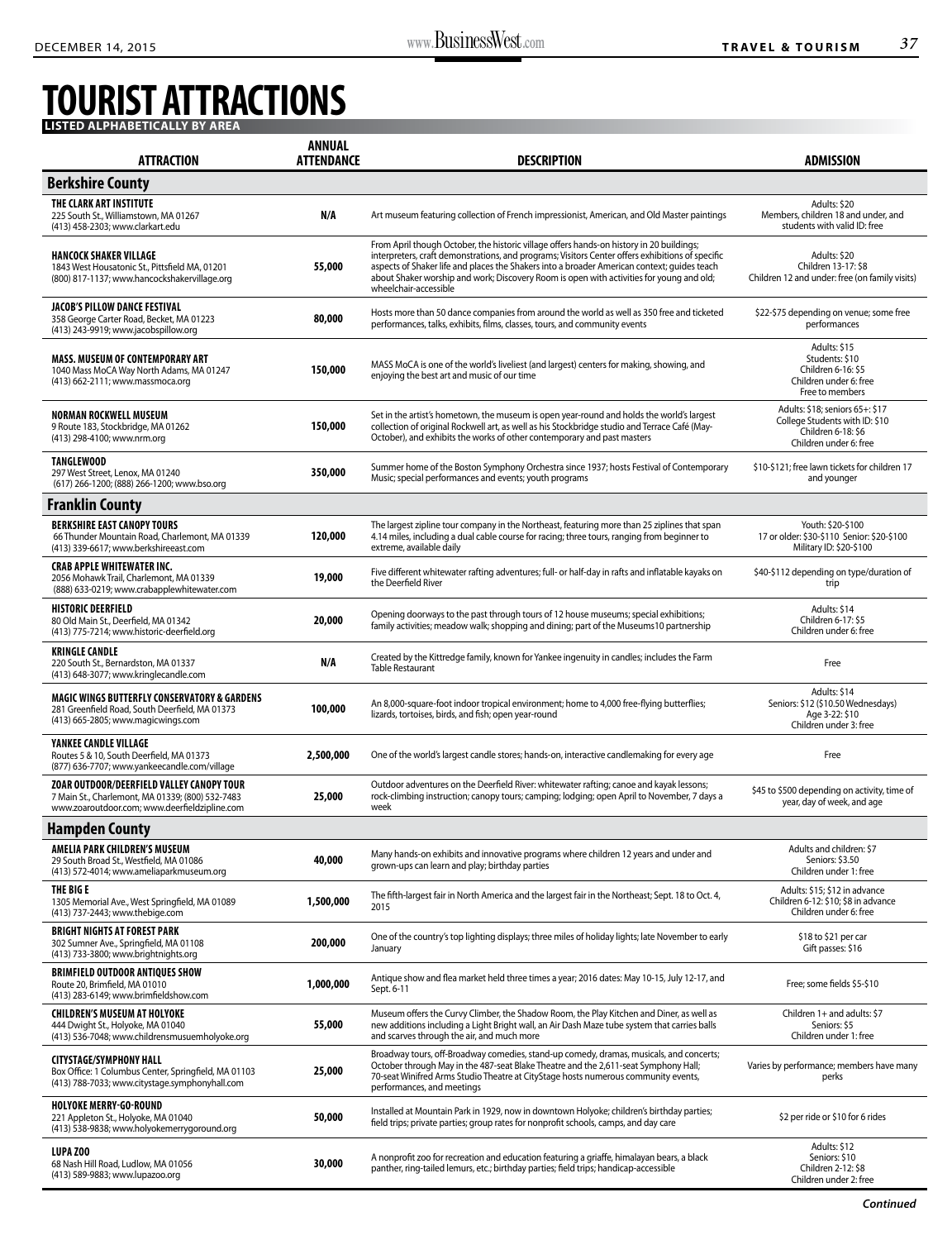## **TOURIST ATTRACTIONS LISTED ALPHABETICALLY BY AREA**

| <b>ATTRACTION</b>                                                                                                                             | <b>ANNUAL</b><br><b>ATTENDANCE</b> | <b>DESCRIPTION</b>                                                                                                                                                                                                                                                                                                                 | <b>ADMISSION</b>                                                                                                                       |
|-----------------------------------------------------------------------------------------------------------------------------------------------|------------------------------------|------------------------------------------------------------------------------------------------------------------------------------------------------------------------------------------------------------------------------------------------------------------------------------------------------------------------------------|----------------------------------------------------------------------------------------------------------------------------------------|
| NAISMITH MEMORIAL BASKETBALL HALL OF FAME<br>1000 Hall of Fame Ave., Springfield, MA 01105<br>(877) 446-6752; www.hoophall.com                | 150,000                            | Dedicated to preserving the history of the sport and its greatest players                                                                                                                                                                                                                                                          | Adults: \$22<br>Seniors 65+: \$17<br>Children 5-15: \$16<br>Children under 5: free                                                     |
| NOBLE AND COOLEY CENTER FOR HISTORIC PRESERVATION<br>42 Water St., Granville, MA 01034<br>(413) 357-6321; www.ncchp.org                       | N/A                                | Museum created to preserve and incorporate the rich history of Granville and the<br>surrounding areas; housed within the historic buildings of the Noble & Cooley drum factory;<br>offers a unique opportunity to experience Yankee ingenuity as it impacted manufacturing<br>from the mid-1800s forward                           | Adults: \$5<br>Children: \$3                                                                                                           |
| <b>ROBERT E. BARRETT FISHWAY</b><br>1 Canal St., Holyoke, MA 01040<br>(413) 536-9444                                                          | 11,000                             | Holyoke Gas & Electric's fishway on the Connecticut River lifts migrating fish over the Holyoke<br>Dam, an occurence that can be seen only for six weeks in the spring; shad, Atlantic salmon,<br>and other anadromous fish can be seen on their annual journey to spawn in the place of their<br>birth with help from a fish lift | Free, early May through mid-June<br>Wed. to Sun., 9 a.m. to 5 p.m.                                                                     |
| <b>SIX FLAGS NEW ENGLAND</b><br>1623 Main St., Agawam, MA 01001<br>(413) 786-9300; www.sixflags.com                                           | N/A                                | New England's largest theme and water park                                                                                                                                                                                                                                                                                         | Adults: \$59.99<br>Children under 54": \$49.99<br>Children 2 and under: free<br>Season Pass: \$66.99                                   |
| SPRINGFIELD ARMORY<br>1 Armory Square, Springfield, MA 01105<br>(413) 734-8551; www.nps.gov/spar                                              | 20,000                             | Founded in 1777 by President Washington as the first and only national armaments factory,<br>the national park now commemorates the critical role the Armory played in the nation's<br>military and industrial history; museum exhibits, films, special events, public-school programs                                             | Free                                                                                                                                   |
| SPRINGFIELD FALCONS HOCKEY CLUB<br>45 Falcons Way, Springfield, MA 01103<br>(413) 739-4625; www.falconsahl.com                                | 160,000                            | Affiliated with the National Hockey League's Columbus Blue Jackets, the Springfield Falcons<br>play 38 regular-season home games at the MassMutual Center from October to April                                                                                                                                                    | Starting at \$13                                                                                                                       |
| SPRINGFIELD MUSEUMS<br>21 Edwards St., Springfield, MA 01103<br>(413) 263-6800; www.springfieldmuseums.org                                    | 350,000                            | George Walter Vincent Smith Art Museum, D'Amour Museum of Fine Arts, Springfield Science<br>Museum, Wood Museum of Springfield History, and Dr. Seuss National Memorial Sculpture<br>Garden, plus courses for adults and children, and the Museum Store                                                                            | Adults: \$18; Seniors: \$12<br>College students with ID: \$12<br>Children 3-17: \$9.50; under 2: free<br>Free to Springfield residents |
| SPRINGFIELD SYMPHONY ORCHESTRA<br>Box Office: 1350 Main St., Springfield, MA 01103<br>(413) 733-2291; www.springfieldsymphony.org             | 20,000                             | Performs a wide variety of music, including classical, pops, opera, chamber, and educational<br>programs, historic Symphony Hall at 34 Court St. in Springfield                                                                                                                                                                    | Adults: \$22 to \$65<br>Seniors: \$5 off price<br>Children 4-17: \$10                                                                  |
| <b>STORROWTON VILLAGE</b><br>1305 Memorial Ave., West Springfield, MA 01089<br>(413) 737-2443; www.thebige.com/sv                             | 5,000                              | Guided tours by costumed interpreters of the 18th- and 19th-century village including the<br>farmhouse, law office, schoolhouse, blacksmith shop, and country store; gift shop; weddings;<br>public programs; school programs                                                                                                      | \$5                                                                                                                                    |
| <b>TITANIC MUSEUM</b><br>208 Main St., Indian Orchard, MA 01151<br>(413) 543-4770; www.titanic1.org                                           | 4,000                              | Titanic legends come to life throughout the museum, a tribute to the ill-fated liner; many<br>rare artifacts tell stories of passengers and crew; experience Titanic from her launch to a pop-<br>culture icon with a panorama of Titanic movie memorabilia                                                                        | Adults: \$4<br>Children 6-12: \$2<br>Children under 6: free                                                                            |
| <b>VALLEY BLUE SOX</b><br>Offices: 100 Congress St., Springfield, MA 01104<br>(413) 533-1100; www.valleybluesox.com                           | 30,000                             | Collegiate summer baseball team based in Holyoke; plays 21 home games each summer at<br>MacKenzie Stadium                                                                                                                                                                                                                          | General Admission: \$6<br>Age 6-12: \$4; Under 6: free<br>Seniors: \$4                                                                 |
| <b>VOLLEYBALL HALL OF FAME</b><br>444 Dwight St., Holyoke, MA 01040<br>(413) 536-0926; www.volleyhall.org                                     | 3,000                              | Showcases the people and history of the sport, which was invented in Holyoke; interactive<br>displays; database computer helps teach about volleyball                                                                                                                                                                              | Adults: \$3.50<br>Seniors 50 and over: \$2.50<br>Age 7-17: \$2.50; under 7: free<br>Active and retired military: free                  |
| <b>WISTARIAHURST MUSEUM</b><br>238 Cabot St., Holyoke, MA 01040<br>(413) 322-5660; www.wistariahurst.org                                      | 14,000                             | Historic house museum, the former home of the prominent William Skinner Family of<br>Holyoke; visitors are led through the 26-room mansion and can take self-guided tours of<br>the gardens; museum offers a wide variety of programs and events including workshops,<br>concerts, lectures, and demonstrations                    | Adults: \$7 donation<br>Seniors and students: \$5<br>Children under 12: free                                                           |
| THE ZOO IN FOREST PARK & EDUCATION CENTER<br>302 Sumner Ave., Springfield, MA 01108<br>(413) 733-2251; www.forestparkzoo.org                  | 90,000                             | Outback exhibit; New England heritage breeds; animals from barnyards, backyards, and<br>beyond; birthday parties and group visits; ride the zoo train around Forest Park                                                                                                                                                           | Adults: \$9<br>Seniors: \$7<br>Children 5-12: \$6<br>Children 1-4: \$3.75; under 1: free                                               |
| <b>Hampshire County</b>                                                                                                                       |                                    |                                                                                                                                                                                                                                                                                                                                    |                                                                                                                                        |
| <b>BENESKI MUSEUM OF NATURAL HISTORY</b><br>11 Barrett Hill Road, Amherst, MA 01002<br>(413) 542-2165; www.amherst.edu/museums/naturalhistory | 22,000                             | Collections and exhibits include the skeletons of Ice Age mammals, the fossil bones and<br>tracks of dinosaurs, and other paleontological, geological, and anthropological materials<br>collected since the 1830s                                                                                                                  | Free                                                                                                                                   |
| <b>EMILY DICKINSON MUSEUM</b><br>280 Main St., Amherst, MA 01002<br>(413) 542-8161; www.emilydickinsonmuseum.org                              | 14,000                             | Emily Dickinson homestead and neighboring Evergreens, home to the poet's brother and<br>sister-in-law; open March through December; part of the Museums 10 partnership                                                                                                                                                             | Adults: \$12<br>Seniors: \$11<br>Students with valid ID and youth: \$6<br>Children under 6: free                                       |
| <b>ERIC CARLE MUSEUM OF PICTURE BOOK ART</b><br>125 West Bay Road, Amherst, MA 01002<br>(413) 658-1100; www.carlemuseum.org                   | 45,000                             | The first full-scale museum in the country devoted to international picture-book art; part of<br>the Museums10 partnership                                                                                                                                                                                                         | Adults: \$9<br>Children 0-18 and seniors: \$6<br>Family (2 adults and 2 youth): \$22.50                                                |
| <b>FRANK NEWHALL LOOK MEMORIAL PARK</b><br>300 North Main St., Florence, MA 01062<br>(413) 584-5457; www.lookpark.org                         | 500,000                            | More than 150 acres of land complete with picnic space, pavillions, miniature golf, a zoo, and<br>many other outdoor activities                                                                                                                                                                                                    | Vehicle entry (Mon.-Fri.): \$6<br>Vehicle entry (weekends & holidays): \$8<br>Walk-ins: free                                           |
| <b>HAMPSHIRE COLLEGE ART GALLERY</b><br>Johnson Library Center, Amherst, MA 01002<br>(413) 559-5544; www.museums10.org                        | 2,000                              | Alternative exhibitions focused on visual arts; environmental pieces, performance art, video<br>presentations, traditional media, and dance featuring work by students, faculty, regional<br>artists, and national contemporary artists; part of the Museums10 partnership                                                         | Free                                                                                                                                   |
| <b>LADY BEA CRUISE BOAT</b><br>1 Alvord St., South Hadley, MA 01075<br>(413) 315-6342; www.brunelles.com                                      | 5,000                              | A 49-passenger Connecticut River cruise boat; 75-minute narrated and cruises June to<br>October                                                                                                                                                                                                                                    | Adults: \$15; Seniors: \$14<br>Children 4-12: \$10<br>Children 3 and under: free                                                       |
| MEAD ART MUSEUM AT AMHERST COLLEGE<br>41 Quadrangle Dr., Amherst, MA 01002<br>(413) 542-2335; www.amherst.edu/mead                            | 21,000                             | Houses more than 18,000 works with emphasis on American and European art; part of the<br>Museums10 partnership                                                                                                                                                                                                                     | Free                                                                                                                                   |